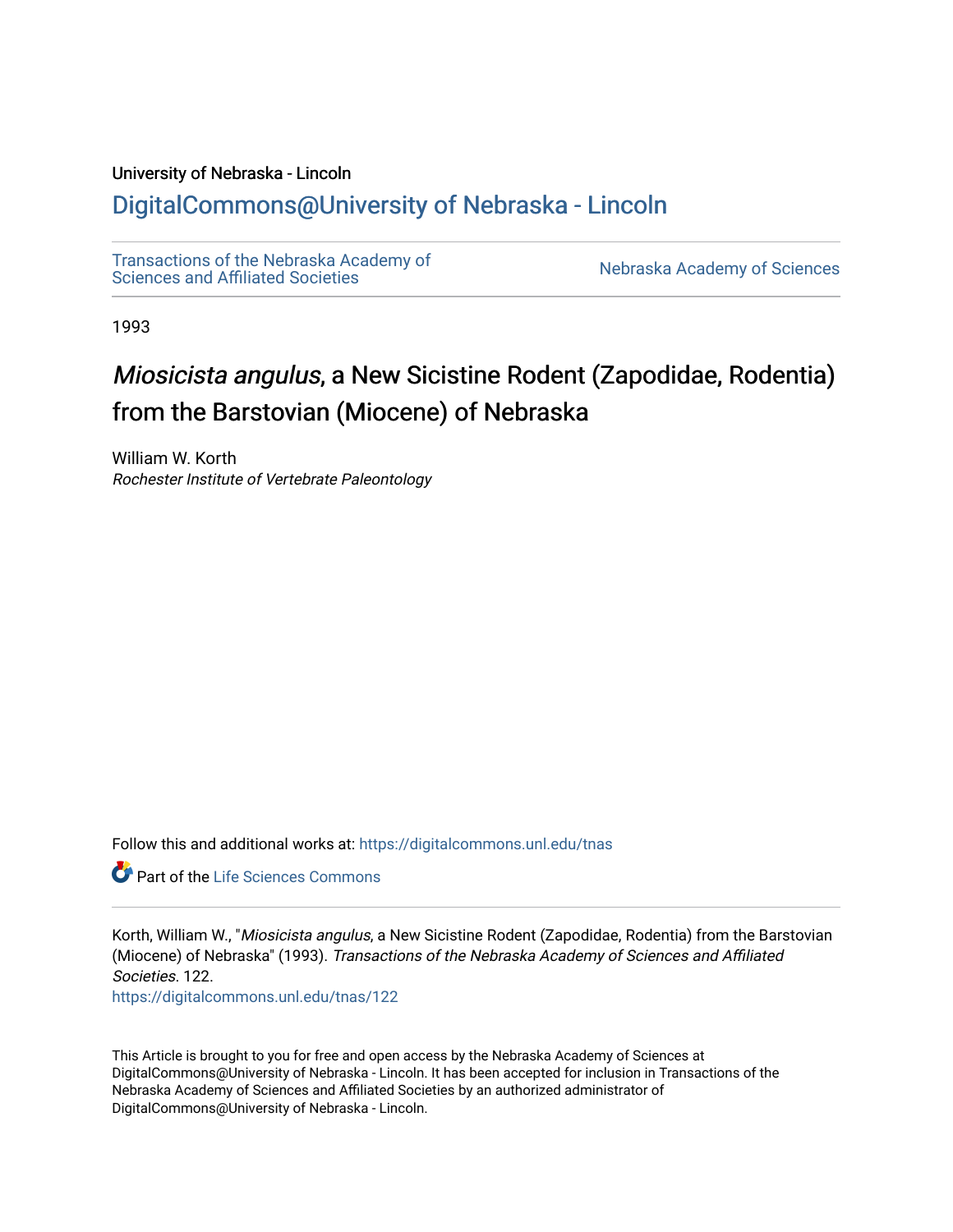### *MIOSICISTA ANGULUS,* A NEW SICISTINE RODENT (ZAPODIDAE, RODENTIA.)

#### FROM THE BARSTOVIAN (MIOCENE) OF NEBRASKA

William W. Korth

Research Associate, Section of Vertebrate Paleontology Rochester Institute of Vertebrate Paleontology 928 Whalen Road Penfield, New York 14526

#### *ABSTRACT*

A new genus and species of sicistine zapodid, *Miosicista angulus* from the Barstovian of Nebraska is described. This increases the known diversity of the family in the Miocene of North America. *Miosicista* does not appear to be ancestral to any later zapodids.

t t t

Four species of zapodid rodents representing three genera have been described from the Barstovian of the Great Plains (Green, 1977; Klingener, 1966; Korth, 1987). This is the greatest diversity of zapodids during the Tertiary of North America. An additional specimen from the late Barstovian of Nebraska represents a new taxon that increases this diversity, indicating an early adaptive radiation of zapodids in the Great Plains at this time.

Dental terminology follows that of Wood and Wilson (1936). Teeth designated by capital letters indicate upper teeth, those designated by lower case letters indicate lower teeth.

#### SYSTEMATIC PALEONTOLOGY

Order RODENTIA Bowdich, 1821 Family Zapodidae Coues, 1875 Subfamily Sicistinae Allen, 1901 Genus *Miosicista* new

Type and only species: *M. angulus,* new species. Range: Late Barstovian (middle Miocene) of Nebraska. Diagnosis: Small, near size of *Macrognathomys;* m1 larger than m2, m3 much reduced; anteroconid or anterior cingulum not connected to metalophid on  $m1$ ,  $m3$ , only weakly connected on m2; lingual cusps anterior to adjacent buccal cusps (metalophid and hypolophid oblique); anterior cingulum on m2-m3 not anterior to metaconid; mesolophids and ectolophids very low, weak; accessory lophule between hypolophid and posterior cingulum on m1-m2; masseteric fossa ends anteriorly below posterior root of m1; mental foramen near middepth of mandible. Etymology: Generic name intended to reflect age (Miocene) and systematic relationship with Recent zapodid genus *Sicista.* 

Discussion. *Miosicista* differs from *Macrognathomys* Hall (1930) in having: m3 more reduced; mesolophids and ectolophids much lower; anteroconid on anterior cingulum not connected to metalophid on m1, m3, only weakly connected on m2; ectolophid not connected to hypoconid on m1; metalophid and hypolophid more obliquely oriented than *M. gemmacollis*  (Green, 1977); anterior cingulum on m2-m3 restricted to buccal two-thirds of tooth (not anterior to metaconid); accessory lophule between hypolophid and posterior cingulum (absent in *M. nanus)* and; m1larger than m2 (m1 subequal to m2 in other species, Green, 1977: table 4).

Similarly, *Miosicista* differs from both *Schaubeumys*  Wood (1935), *Plesiosminthus* Viret (1926), and *Parasminthus* Bohlin (1946) in having: mesoconids much smaller (nearly absent); lingual cusps not aligned with buccal cusps (lophs not directly buccolingually oriented); accessory lophule between hypolophid and posterior cingulum; mesolophids much lower; anterior cingulum not anterior to metaconid on m2-m3; m3 more reduced (except in S. *cartomylos);* masseteric scar ends more posterior; and mental foramen lower on mandible.

The species of *Megasminthus* (Green, 1977; Klingener, 1966) are much larger than *Miosicista,* the cusps of the cheek teeth much more rotund, and the hypolophid is continuous with mesoconid on the lower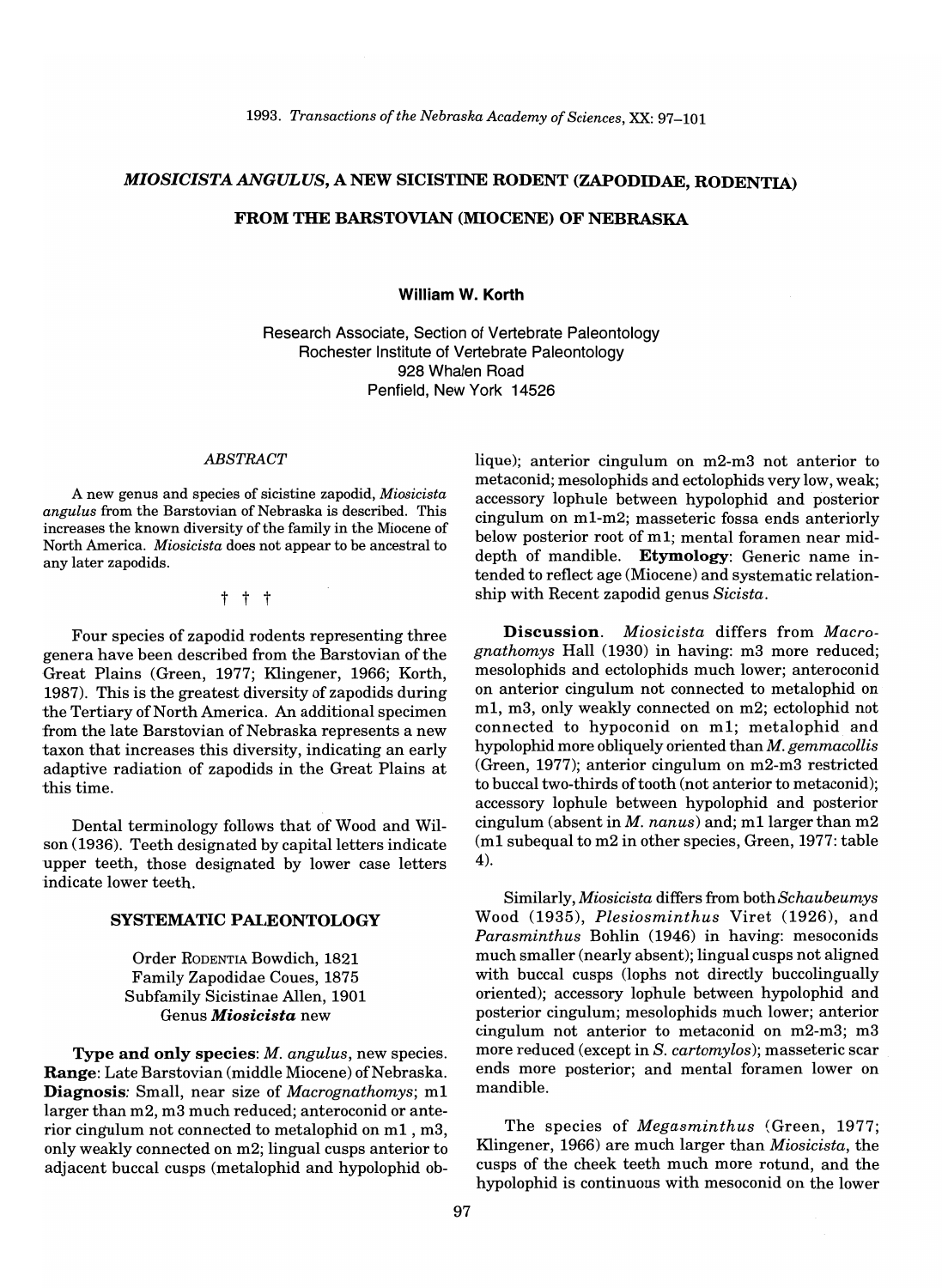molars. The cheek teeth of *Miosicista* are lower crowned and less lophate than *Pliozapus* Wilson (1936) and Recent zapodids.

#### *Miosicista angulus* new species (Fig. 1; Table I)

Type and only specimen: UNSM (University of Nebraska State Museum) 45424, partial mandible with Rm1-m3. Locality and horizon: UNSM locality Wt-15, NW 114, NW 114, sec. 26, TIN, RllW, Webster County, Nebraska; Valentine Formation. Age: Late Barstovian (middle Miocene). Diagnosis: Only species of the genus. Etymology: Latin, *angulus,* corner; patronym for R. George Corner of the UNSM, in recognition of his work at the Meyer's Farm quarry where the holotype of the species was discovered. Description: On the mandible of *M. angulus* there is a V-shaped masseteric fossa that ends below the posterior root of m1. In *Plesiosminthus, Schaubeumys* and *Parasminthus* the scar extends more anteriorly to below the anterior border of ml (Bohlin, 1946; Green, 1977). The mental foramen of *M. angulus* is directly anterior to the terminus of the masseteric scar anterior to m1 near middepth of the mandible; in the other genera mentioned the mental foramen is higher, within the diastema. There is a large mandibular foramen in the valley separating the cheek teeth from the ascending ramus posterior to m3.

The first molar is slightly longer than m2. The metalophid is narrower than the hypolophid. The anteroconid is isolated and at the center of the anterior margin of the tooth. The metaconid and protoconid are anteroposteriorly even with one another. The posterior arm of metaconid is directed obliquely (posterobuccally). The ectolophid is weak, not connected to hypoconid. The mesolophid is low and continuous to the lingual margin of the tooth. The mesoconid is small and obliquely compressed. A minute metastylid is present. The hypoconid and entoconid are anteroposteriorly compressed, the entoconid is directed slightly posterobuccally. The hypolophid cusps are only weakly connected (anterolingual corner of hypoconid, posterobuccal corner of entoconid). The entoconid is anterior to the hypoconid. The posterior cingulum is low, running



Fig. 1. Holotype *Miosicista angulus,* UNSM 45424, Rml-m3.  $Bar = 1$  mm.

from center of the hypoconid to the lingual margin of the tooth. There is a minute accessory lophule in the basin between the posterior cingulum and the hypolophid.

The m2 is rectangular in occlusal outline. The major cusps are anteroposteriorly compressed. The metalophid is obliquely oriented (posterobuccally) and gently concave anteriorly. The metaconid is anterior to the protoconid and on the anterolingual corner of the tooth. The anterior cingulum is a single cusp (anteroconid) only weakly connected to the metalophid at the junction of the metaconid and protoconid on the buccal slope is bulbous and between the protoconid and anterobuccal on the corner of the tooth. The ectolophid is weakly developed and the mesoconid is minute. The mesolophid is very low, extending to the lingual margin of tooth, terminating in a minute metastylid. The hypolophid parallels the metalophid. The entoconid is anterior to the hypoconid. The posterior cingulum and accessory lophule are as in m1.

The third molar is the smallest tooth  $(81\%$  of length of m2). The posterior width of the tooth is less than anterior. The metalophid is as in m2. The anterior cingulum is a small, anteroposteriorly compressed cusp, not connected to the metalophid but fused to the anterobuccal base of the metaconid. The ectolophid is a thin lophule. The mesolophid is short, ending in the center of the tooth. The hypoconid is small and circular in outline. The posterior half of the tooth is much reduced. The entoconid is reduced to a minute swelling on a loph connecting the metaconid to the hypoconid along the lingual margin of the tooth.

Table I. Dental measurements ofthe holotype of *Miosicista angulus,* UNSM 45424. Abbreviations: a-p, anteroposterior length; tra, anterior transverse width (metalophid); trp, posterior transverse width (hypolophid). Measurements in millimeters.

|               | m1                 |     |               | m2                 |     |       | m3                   |             |
|---------------|--------------------|-----|---------------|--------------------|-----|-------|----------------------|-------------|
| $a-p$<br>1.09 | tra<br>$0.75$ 0.88 | trp | $a-p$<br>1.06 | tra<br>$0.82$ 0.78 | trp | $a-p$ | tra<br>$0.86$ $0.72$ | trp<br>0.58 |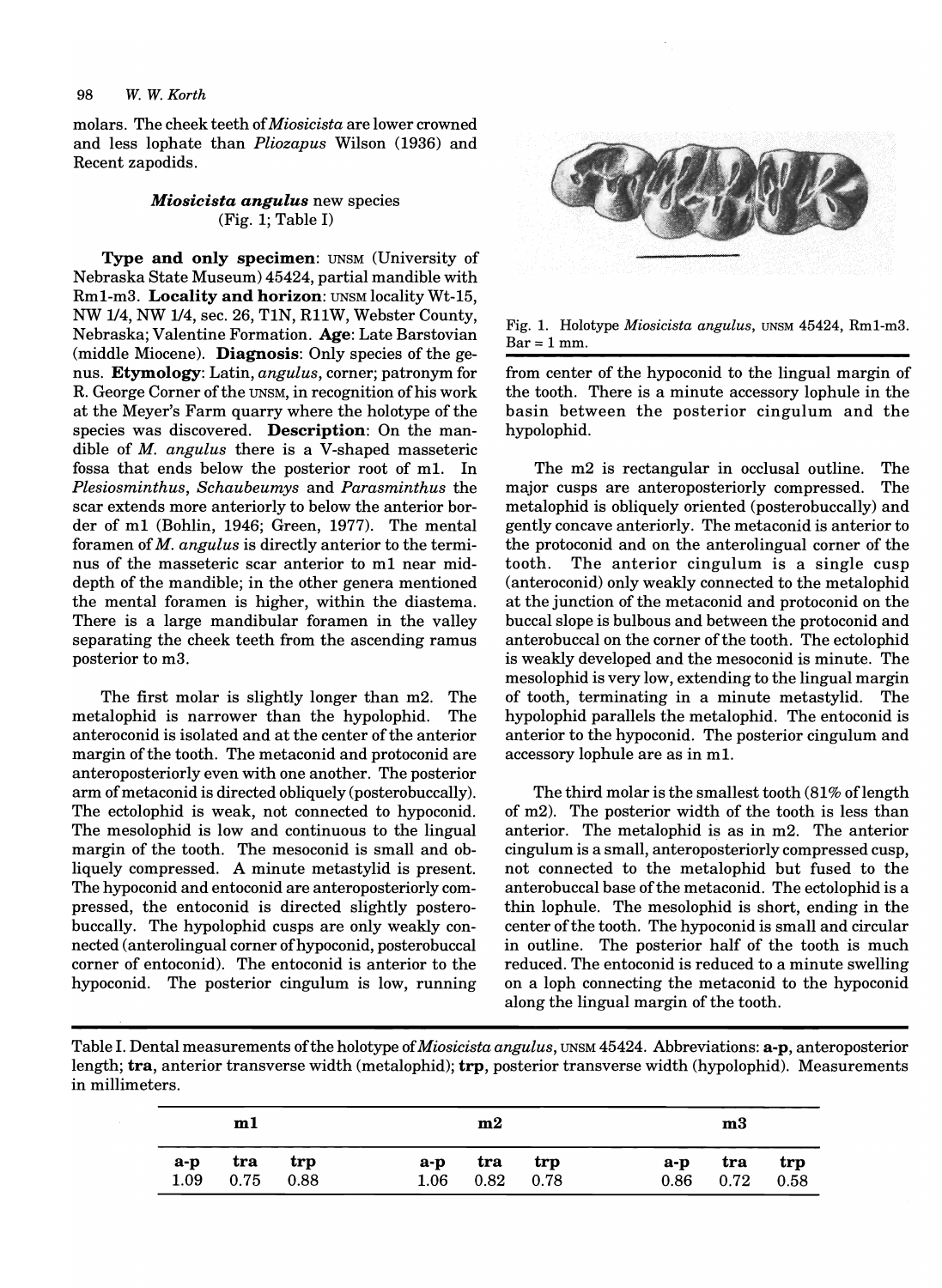**Discussion.** The oblique alignment of the metalophid (no cingulum anterior to metaconid) and hypolophid and reduction of the mesolophid and mesoconid on the lower molars of *Miosicista angulus*  are unique among zapodids. The reduction of m3 and more posterior position of the anterior end of the masseteric scar and lower position of the mental foramen on the mandible of *Miosicista* are features shared with *Macrognathomys* and Recent *Sicista.* Green (1977) argued that *Macrognathomys* was ancestral to *Sicista,*  the former needing only minor modifications (such as reduction of m3) to attain a *Sicista-like* morphology. Although the m3 of *Miosicista* may be more reduced than that of the species of *Macrognathomys,* the dental morphology of *Miosicita* (weakness of mesolophid and mesoconid, ectolophid not continuous witih anterior cingulum, no cingulum anterior to metaconid) bar it from the ancestry of *Sicista* or any later zapodids.

#### **CONCLUSIONS**

The Eocene record of zapodids in North America is limited to two problematical genera, the Bridgerian *Elymys* (Emry and Korth, 1989) and Duchesnean *Simiacritomys* (Kelly, 1992). Zapodids do not occur again in North America until the Arikareean (Korth, 1980; Martin, 1974) and increase in diversity until the Barstovian, when the greatest diversity of zapodids is attained (four genera and five species). This greater diversity of zapodids is short-lived and restricted geographically in North America to the Great Plains. By the Clarendonian there is only one zapodid represented from the Great Plains (Green, 1971, 1977), and all later Tertiary zapodids are from Oregon (Shotwell, 1956, 1968, 1970) or Nevada (Hall, 1930; Wilson, 1936) until the occurrence of *Zapus* in the Blancan of Kansas (Klingener,1963). *Miosicista* is part of the early radiation of zapodids in North America but is not ancestral to any later sicistine or zapodine.

#### **ACKNOWLEDGMENTS**

Access to the specimens from the UNSM was allowed by M. R. Voorhies and R. G. Corner. A cast of the holotype of *Macrognathomys gemmacollis* was provided by J. Whitmore of the Museum of Geology, South Dakota School of Mines and Technology.

#### **LITERATURE CITED**

Bohlin, B. 1946. The fossil mammals from the Tertiary deposits of Taben-buluk, western Kansu. Part II: Simplicidentata, Carnivora, Artiodactyla, Perissodactyla, and Primates. *Palaeontologica Sinica, new series* C 8: 1-259.

*A new zapodid rodent from the Barstovian of Nebraska 99* 

- Bowdich, T. E. 1821. *An analysis of the natural classifications of Mammalia for the use of students and travellers.* J. Smith, Paris, 115 pp.
- Coues, E. 1875. Some account, critical, descriptive and *historical,ofZapus. Bulletin of the U. S. Geological and Geographical Survey of the Territories,* series 2, 5: 253-262.
- Emry, R. J. and W. W. Korth. 1989. Rodents of the Bridgerian (middle Eocene) Elderberry Canyon Local Fauna of eastern Nevada. *Smithsonian Contributions to Paleobiology* 67: 1-14.
- Green, M. 1971. Additions to the Mission vertebrate fauna, Lower Pliocene of South Dakota. *Journal of Paleontology* 45: 486-490.
- \_\_\_\_\_ . 1977. Neogene Zapodidae (Mammalia: Rodentia) from South Dakota. *Journal of Paleontology* 51: 996-1015.
- Hall, E. R. 1930. Rodents and lagomorphs from the later Tertiary of Fish Lake Valley, Nevada. *University of California Publications in Geological Sciences* 19: 295-311.
- Kelly, T. S. 1992. New Uintan and Duchesnean (middle and late Eocene) rodents from the Sespe Formation, Simi Valley, California. *Bulletin of the Southern California Academy of Sciences* 91: 97-120.
- Klingener, D. 1963. Dental evolution of *Zapus. Journal of Mammalogy* 44: 248-260.
- \_\_\_\_\_ . 1966. Dipodoid rodents from the Valentine Formation of Nebraska. *Occasional Papers of the University of Michigan Museum of Zoology 644:*  1-9.
- Korth, W. W. 1980. Cricetid and zapodid rodents from the Valentine Formation of Knox County, Nebraska. *Annals of Carnegie Museum* 49: 307-322.
	- \_\_\_\_\_ . 1987. New rodents (Mammalia) from the late Barstovian (Miocene) Valentine Formation, Nebraska. *Journal of Paleontology* 61: 1058- 1064.
- Martin, L. D. 1974. New rodents from the Lower Miocene Gering Formation of Nebraska. *University of Kansas Occasional Papers of the Museum of Paleontology* 32: 1-12.
- Shotwell, J. A. 1956. Hemphillian mammalian assemblage from northeastern Oregon. *Bulletin of the Geological Society of America* 67: 717-738.
	- 1968. Miocene mammals of southeast Oregon. *Bulletin of the University of Oregon Museum of Natural History* 14: 1-67.
	- \_\_\_\_\_ . 1970. Pliocene mammals of southeast Oregon and adjacent Idaho. *Bulletin of the University of Oregon Museum of Natural History* 17: 1- 103.
- Viret, J. 1926. Nouvelles observations relatives a la faune de Rongeurs de Saint-Gerard-Ie-Puy. *Comptes Rendues de l'Academie Sciences, Paris* 183: 71-72.
- Wilson, R. W. 1936. A Pliocene rodent fauna from